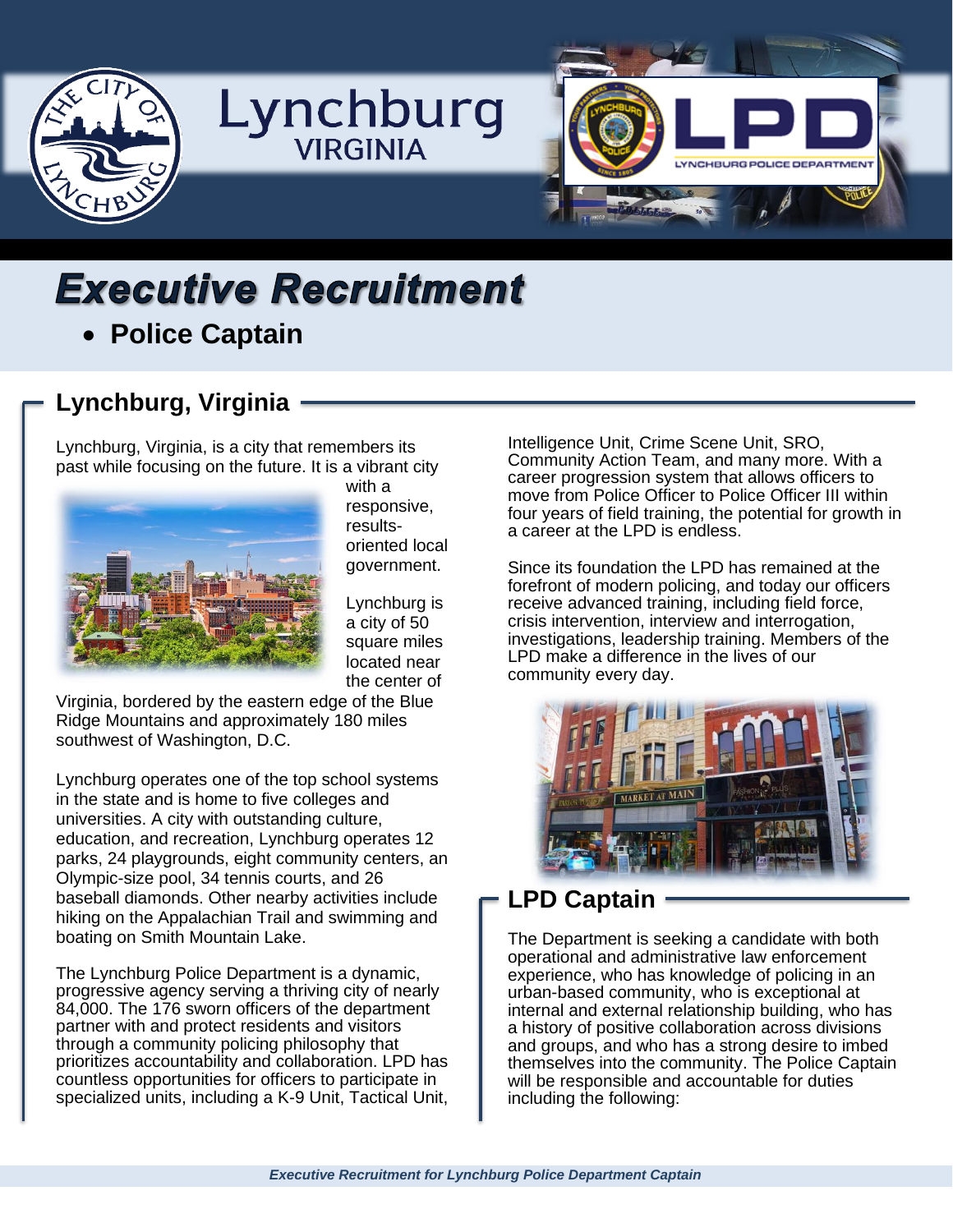

- Responsible for planning, assigning, reviewing, and supervising the work of subordinates
- Develops, plans and implements division goals and objectives; recommends and administers policies and procedures
- Researches, drafts, or recommends new or revised division work methods, procedures, and policies
- Devises more effective and efficient methods and procedures of providing police services to the public
- Interprets and explains orders, policies, practices and procedures and other operational information to subordinate personnel
- Participates in internal investigative reviews
- Assumes command of large-scale and/or critical incident situations
- Coordinates with other law enforcement or emergency agencies as appropriate
- Addresses diverse socio-economic groups about police and community concerns
- Oversees the investigation of major cases
- Coordinates the implementation of effective division-wide diversity initiatives. Facilitates staff development on such issues as diversity and creating a respectful working environment
- Participates in the development and planning of recruitment and promotional processes and training and staff development programs
- Develops, implements, and evaluates programs and special operations
- Represents the department at City, community, inter-agency, or state-wide meetings
- Conducts staff meetings to keep staff informed in a timely and effective manner
- Identifies needed equipment and prepares appropriate budget requests
- Responds to citizen complaints and questions regarding division personnel and activities
- Initiates and monitors the implementation of division goals and operational procedures
- Reviews reports and performance of supervisors and personnel to assure acceptable levels of work accomplishment, compliance with departmental standards, and to detect work deficiencies.
- Assumes the duties of the Deputy Chief when absent.



#### **OUR MISSION**

*We partner with our community and protect our citizens, while respecting the rights and dignity of all persons. Everything we do is centered on this statement and we ultimately accomplish this by:*

- *Providing a safe environment for the community*
- *Developing our personnel and fostering strong internal relationships*
- *Investing in community relationships and partnerships*

*Our intentional focus on accountability, buy-in, and collaboration within the department and the community helps ensure our success.*

### **Minimum Education/Experience**

The requirements listed are representative of the knowledge, skills, and abilities required. Reasonable accommodations may be made to enable individuals with disabilities to perform the essential functions.

- Associate's Degree from an accredited college or university, or the equivalent of 60 credit hours toward a Bachelor's degree. Bachelor's degree preferred.
- A minimum of 10 years of Virginia certified law enforcement experience.
- Must possess a current Virginia DCJS law enforcement officer certification.
- Two years' experience as a police Lieutenant or equivalent-level command position in a law enforcement organization of similar size and functional responsibility.
- Must have successfully completed a recognized university-level management training program. Acceptable schools include, but are not limited to: FBI National Academy, Administrative Officers Management Program (North Carolina State), National Criminal Justice Command College (University of Virginia), Southern Police Institute Administrative Officers Course (University of Louisville), and School of Police Staff and Command (Northwestern University).
- Prior to employment, external candidates must complete the LPD application process which includes a polygraph examination, psychological examination, background investigation, physical examination, and medical examination.